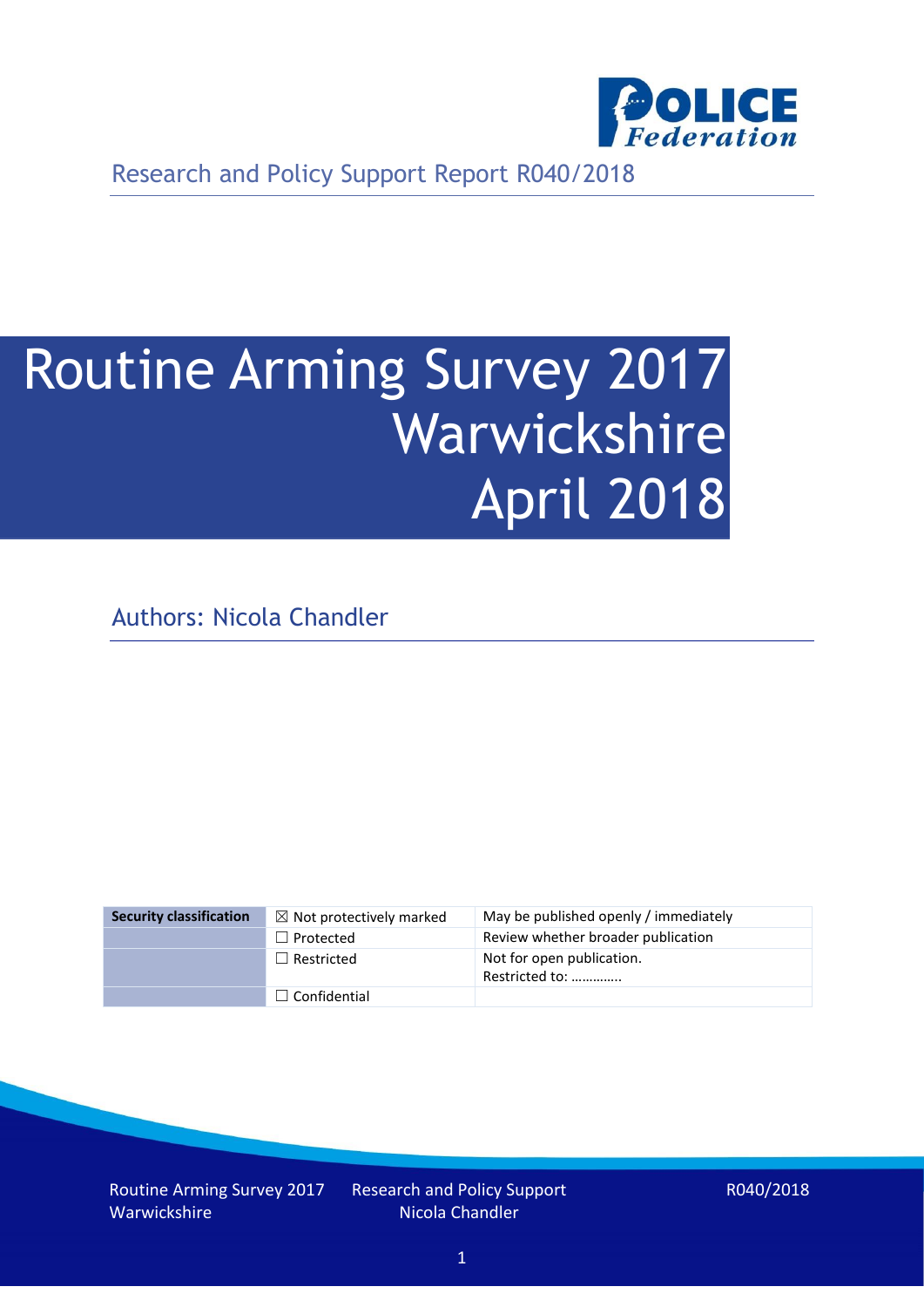# **INTRODUCTION**

This report provides a summary of responses to the PFEW routine arming survey received from respondents in Warwickshire.

The PFEW routine arming survey was open between 31st July and 1st September 2017. The survey asked respondents about their experiences and attitudes in the following areas:

- Satisfaction with their current access to armed support
- Views on routine arming
- Views on other protective measures and equipment
- The number of times respondents had felt their life had been threatened at work in the last two years

Where appropriate, details of average responses for the police service as a whole are also presented, differences between the national and local responses have not been tested statistically and therefore any differences reported are for guidance only and must be treated with caution.

## **RESPONSE RATE AND RESPONDENTS**

305 responses were received from respondents in Warwickshire. This reflects a response rate of approximately 37%, based on Home Office figures from 2017. This compares to a national response rate of 27% of federated rank members.

The findings presented in this report have a margin of error of 5%. This margin of error has been calculated using the number of responses received from officers in Warwickshire compared to the number of officers in the force as a whole. A margin of error of 5% or less is generally considered to be within the normal bounds of academic rigor. If this threshold has not been met, the results from this report must be interpreted more cautiously.

82% of responses from Warwickshire were received from male officers and 19% of responses were from female officers. 75% of respondents were Constables, 18% were Sergeants and 7% were Inspectors or Chief Inspectors.

67% of respondents said that they were in a frontline role.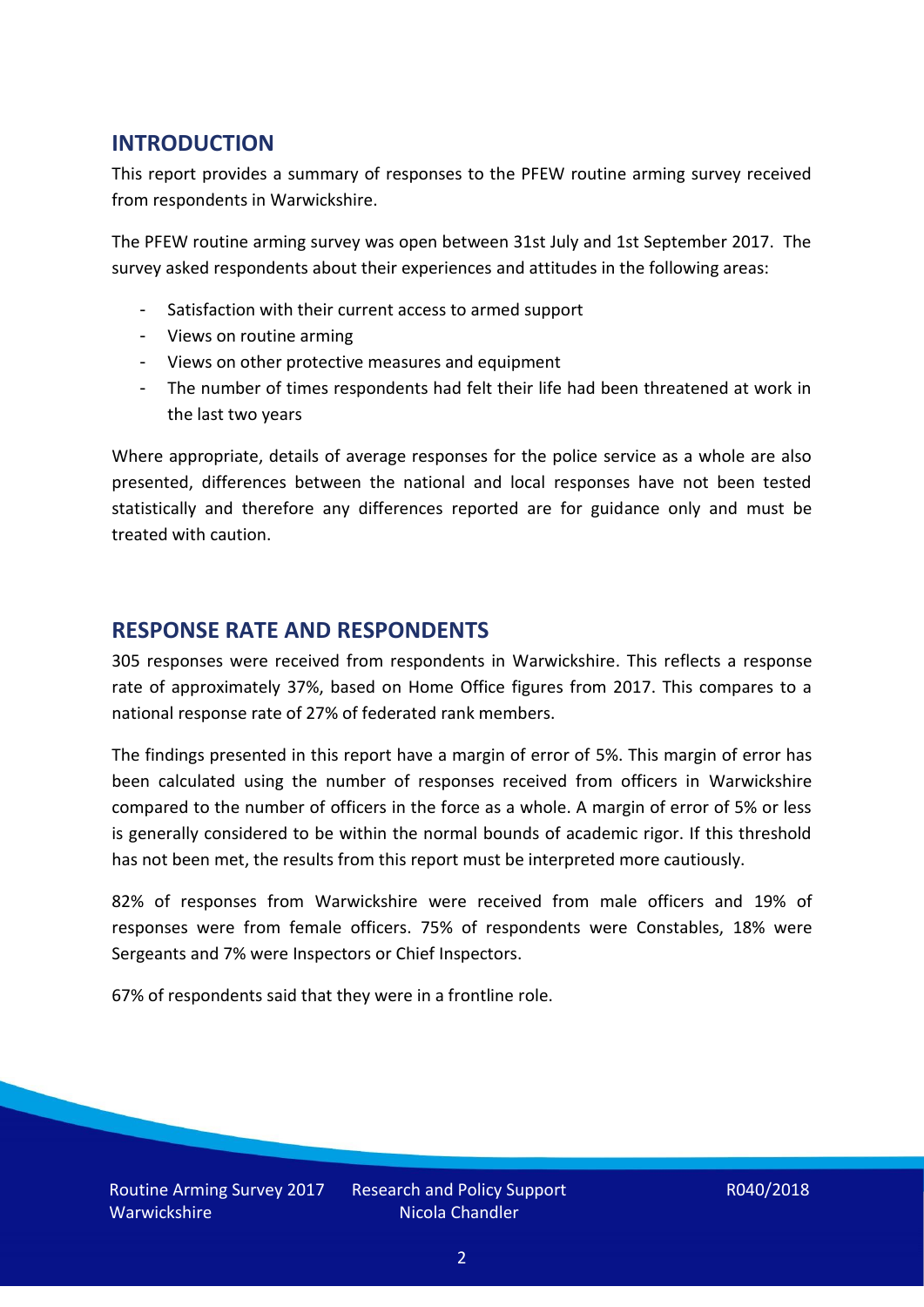# **SATISFACTION WITH CURRENT ARMED SUPPORT**

Of those respondents who had a view, 20% within Warwickshire said that they were either very or fairy satisfied that armed support would be readily available should they require it. In comparison, 81% were either not very or not at all satisfied that armed support would be available.

Nationally, 43% of respondents were either very or fairly satisfied that armed support would be readily available should they require it.

|                                                                                               | <b>Very satisfied</b> | <b>Fairly</b><br>satisfied | Not very<br>satisfied | Not at all<br>satisfied |
|-----------------------------------------------------------------------------------------------|-----------------------|----------------------------|-----------------------|-------------------------|
| How satisfied are you<br>that armed support is<br>readily available should<br>you require it? | 2%                    | 17%                        | 45%                   | 36%                     |

## **VIEWS ON ROUTINE ARMING**

36% of respondents within Warwickshire said that they were in favour of routine arming, insofar as they felt all officers should receive appropriate training and be armed at all times when on duty. This compares to 34% of respondents across England and Wales as a whole.

| All police officers<br>should receive<br>appropriate training<br>and be armed at all<br>times when on duty | All police officers<br>should receive<br>appropriate training<br>and firearms should<br>be issued to them as<br>and when necessary | <b>Firearms should not</b><br>be issued to all<br>police officers, but<br>more officers should<br>receive appropriate<br>training and be issue | The present number<br>of officers who are<br>specially trained to<br>carry firearms is<br>about right |  |
|------------------------------------------------------------------------------------------------------------|------------------------------------------------------------------------------------------------------------------------------------|------------------------------------------------------------------------------------------------------------------------------------------------|-------------------------------------------------------------------------------------------------------|--|
| 36%                                                                                                        | 15%                                                                                                                                | 46%                                                                                                                                            | 4%                                                                                                    |  |

61% of respondents within Warwickshire said that they would be prepared to be routinely armed whilst on duty. Nationally, this proportion was 55%. 9% of respondents within

Routine Arming Survey 2017 Warwickshire

Research and Policy Support Nicola Chandler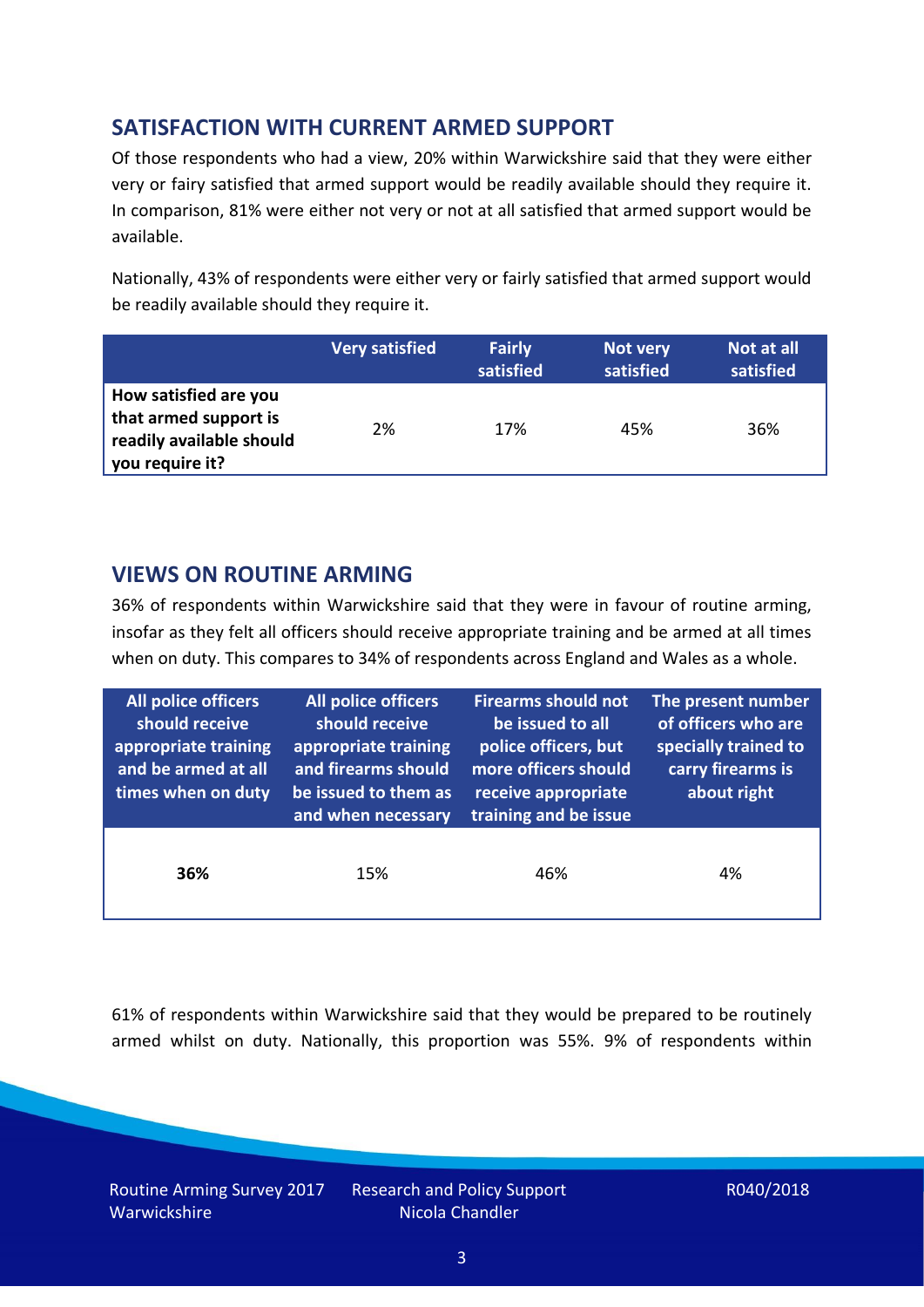Warwickshire, said that they would not carry a firearm whilst on duty under any circumstances, compared to 11% of respondents in England and Wales as a whole.

| I would be prepared<br>to carry a firearm at<br>all times on duty | I would be prepared<br>to carry a firearm<br>whilst on duty if<br>necessary | I would be prepared<br>to carry a firearm<br>whilst on duty if<br>ordered to do so | <b>Under no</b><br>circumstances would<br>I carry a firearm<br>whilst on duty |
|-------------------------------------------------------------------|-----------------------------------------------------------------------------|------------------------------------------------------------------------------------|-------------------------------------------------------------------------------|
| 61%                                                               | 20%                                                                         | 10%                                                                                | 9%                                                                            |

#### **VIEWS ON OTHER PROTECTIVE MEASURES AND EQUIPMENT**

6% of respondents in Warwickshire (for whom it is applicable to their role), said that they currently had access to double crewing at all times whilst on duty; 73%, said that they wanted access to double crewing at all times whilst on duty.

The proportion of respondents in Warwickshire who said that they have access to double crewing at all times on duty is lower than the national figure, where 11% of respondents have access to double crewing.

32% of respondents in Warwickshire (for whom it is applicable to their role), had access to Taser at all times whilst on duty; in comparison 87% said that they wanted to have access to Taser at all times whilst on duty.

The proportion of respondents in Warwickshire who have access to Taser at all times whilst on duty is higher than the proportion of respondents in England and Wales who had access to Taser at all time, which was 22%.

45% of respondents in Warwickshire (for whom it is applicable to their role), currently had access to Body Worn Video at all times whilst on duty; 78% wanted access to Body Worn Video at all times.

The proportion of respondents in Warwickshire who have access to Body Worn Video at all times whilst on duty is lower than in England and Wales as a whole; nationally 55% of respondents reported having access to Body Worn Video at all times whilst on duty.

Research and Policy Support Nicola Chandler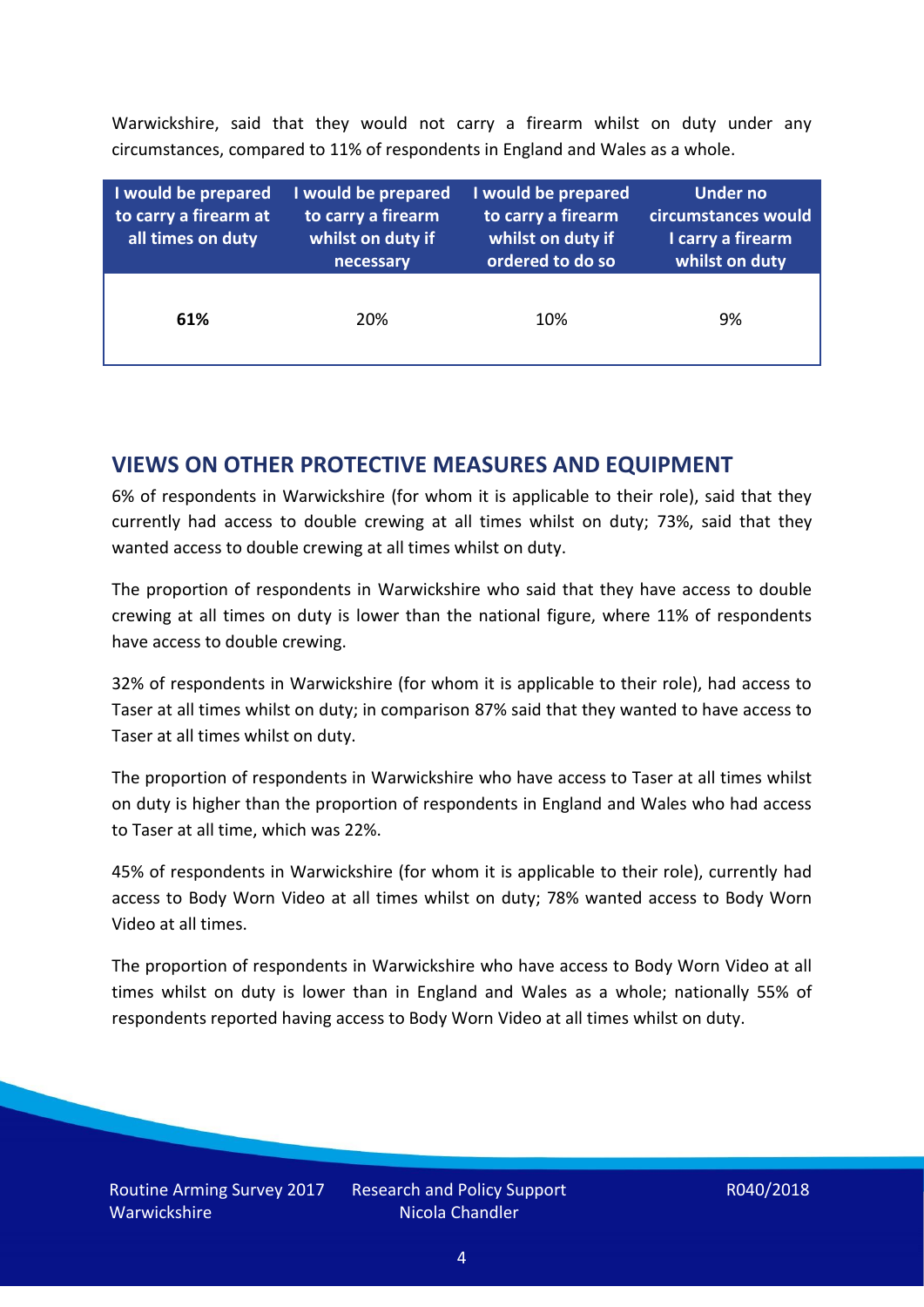| Officers regularly have access to (for<br>whom its applicable to their role): | <b>Double</b><br>crewing | <b>Body Worn</b><br><b>Video</b> | Taser |
|-------------------------------------------------------------------------------|--------------------------|----------------------------------|-------|
| <b>Never</b>                                                                  | 6%                       | 46%                              | 47%   |
| When deemed necessary by an officer<br>with appropriate authority             | 10%                      | 3%                               | 6%    |
| Upon my request whilst I am on duty                                           | 5%                       | 4%                               | 3%    |
| At all times whilst I am on duty                                              | 6%                       | 45%                              | 32%   |

#### **THREATS TO LIFE**

57% of respondents in Warwickshire said that they had felt that their life was in serious danger at least once in the last two years as a result of a threat by a member the public whilst on duty. This is higher than the 54% of respondents within England and Wales as a whole who felt that their life had been in serious danger in the last two years.

A more detailed breakdown of the number of times respondents in Warwickshire felt that their life had been in serious danger in the last two years is provided below.

|                                                                                                                                                                              | <b>None</b> | One | Two | Three to<br>four | <b>Five to</b><br><b>six</b> | <b>Seven</b><br>or more |
|------------------------------------------------------------------------------------------------------------------------------------------------------------------------------|-------------|-----|-----|------------------|------------------------------|-------------------------|
| How many times in the<br>last two years have you<br>felt that your life was in<br>serious danger as a result<br>of a threat by a member<br>of the public, whilst on<br>duty? | 43%         | 15% | 17% | 13%              | 8%                           | 5%                      |

Research and Policy Support Nicola Chandler